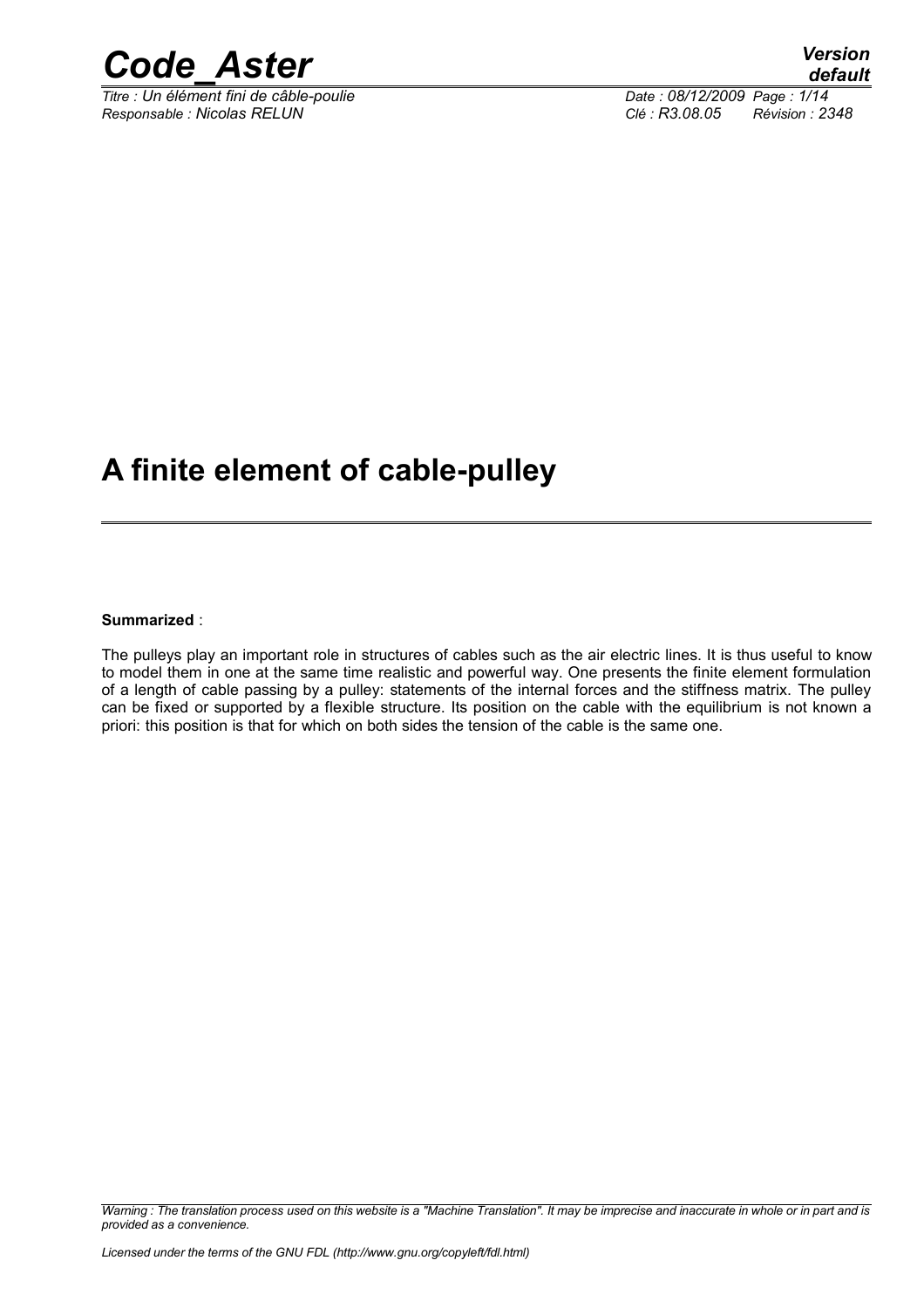*Responsable : Nicolas RELUN Clé : R3.08.05 Révision : 2348*

*default Titre : Un élément fini de câble-poulie Date : 08/12/2009 Page : 2/14*

## **Contents**

| poulie7                                                                                             |  |
|-----------------------------------------------------------------------------------------------------|--|
|                                                                                                     |  |
|                                                                                                     |  |
|                                                                                                     |  |
|                                                                                                     |  |
|                                                                                                     |  |
|                                                                                                     |  |
|                                                                                                     |  |
|                                                                                                     |  |
| Appendix 2 Appears of equilibrium of an inextensible cable weighing subjected to a tension given in |  |
|                                                                                                     |  |

*Warning : The translation process used on this website is a "Machine Translation". It may be imprecise and inaccurate in whole or in part and is provided as a convenience.*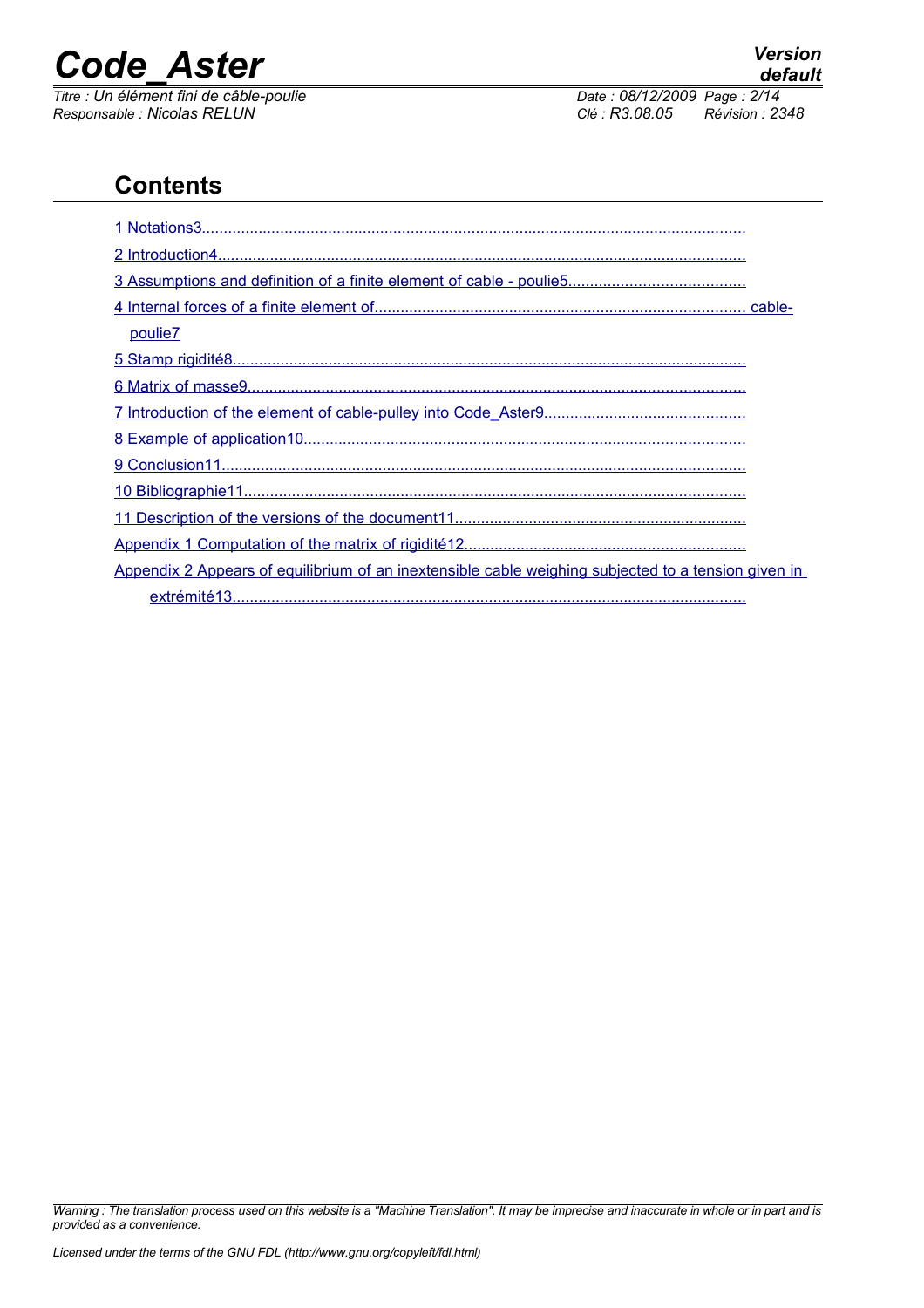*Responsable : Nicolas RELUN Clé : R3.08.05 Révision : 2348*

*Titre : Un élément fini de câble-poulie Date : 08/12/2009 Page : 3/14*

### **1 Notations**

<span id="page-2-0"></span>

| $\boldsymbol{A}$ | area of the cross-section of the cable.                            |
|------------------|--------------------------------------------------------------------|
| E                | Young modulus.                                                     |
| $\mathbf F$      | vector of the internal forces of the element.                      |
| $F_{n}$          | internal force with the node $n$ .                                 |
| H                | horizontal component of the tension [§An1].                        |
| $\mathbf{I}_3$   | stamp unit of order 3.                                             |
| K                | stiffness matrix of the element.                                   |
| $\iota$          | current length of the element.                                     |
| $l_0$            | length at rest.                                                    |
| $l_i$            | initial length.                                                    |
| $l_1$            | $\overline{N_3 N_1}$                                               |
| $l_1$            | euclidian norm of $I_1$                                            |
| $\mathbf{l}_2$   | $N_3\overline{N}_2$                                                |
| l <sub>2</sub>   | euclidian norm of $I_2$ .                                          |
| $\boldsymbol{N}$ | current tension of the cable constituting the element.             |
| $N_{i}$          | initial tension (prevoltage).                                      |
| S                | marks with arrows of a range of cable [§An1].                      |
| $\boldsymbol{S}$ | length of a range [§An1].                                          |
| T                | current temperature.                                               |
| $T_{i}$          | initial temperature.                                               |
| u                | vector-displacement of the nodes compared to the initial position. |
| $\mathbf{u}_n$   | displacement of the node $n$ compared to its initial position.     |
| w                | weight per unit of length.                                         |
| $\mathbf{X}_n$   | vector-position of the node $n$ in initial configuration.          |
| $\alpha$         | thermal coefficient of thermal expansion.                          |
| ε                | current strain compared to the initial configuration.              |

*Warning : The translation process used on this website is a "Machine Translation". It may be imprecise and inaccurate in whole or in part and is provided as a convenience.*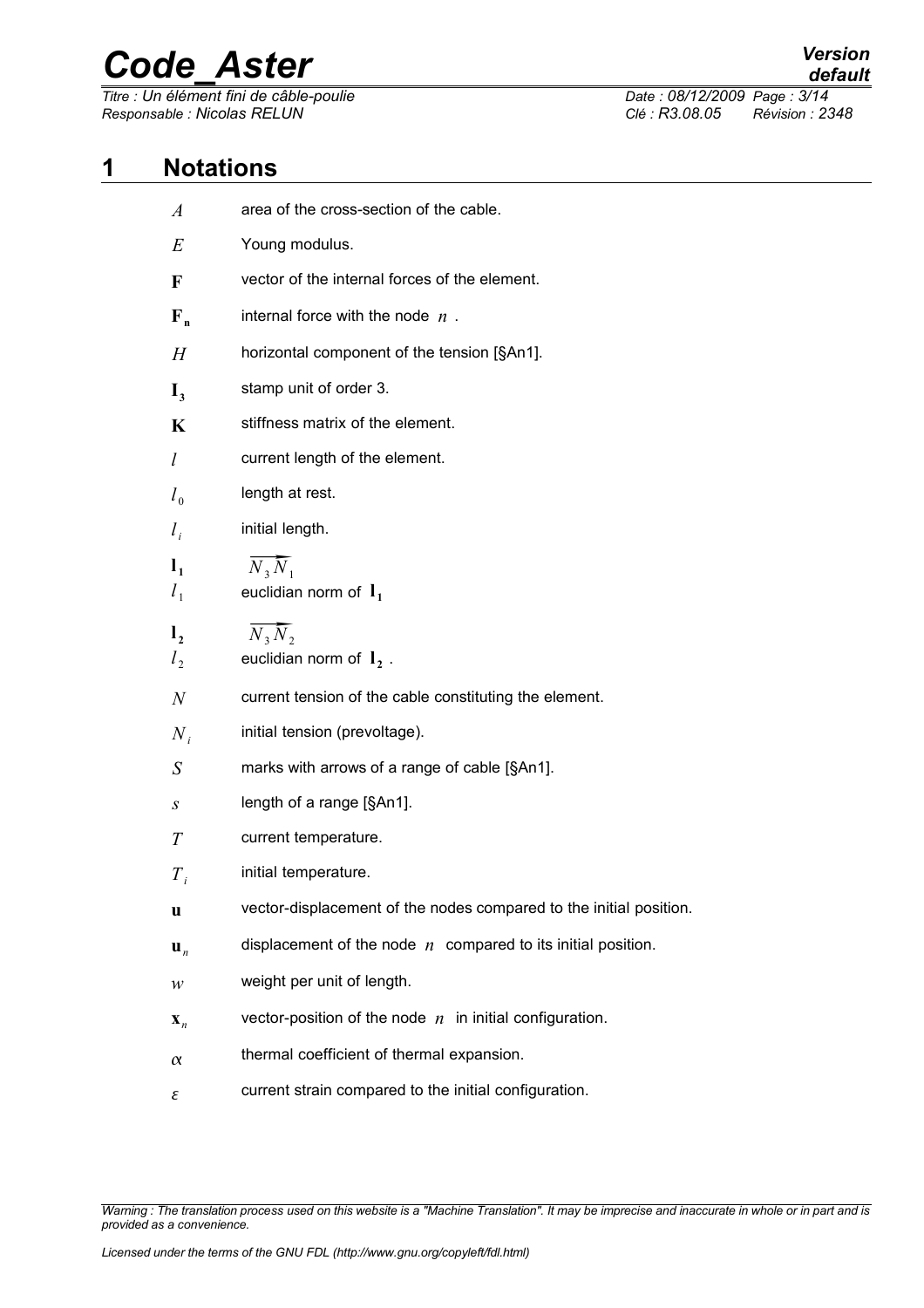*Titre : Un élément fini de câble-poulie Date : 08/12/2009 Page : 4/14 Responsable : Nicolas RELUN Clé : R3.08.05 Révision : 2348*

*default*

## <span id="page-3-0"></span>**2 Introduction**

One uses pulleys, during the construction of the air electric lines, for the operation of installation of the cables. The cable in the course of installation [Figure 2-a] is fixed at the one of the supports of stop of the canton, it rests on pulleys placed at the bottom of the insulators of the supports of alignment and it is retained by a force on the level of the second support of stop. While exploiting this force - or by moving its point of application - one adjusts the deflection of the one of the ranges, that which is subjected to stresses of environment. Then one removes the pulleys and one fixes the cable at the insulators. The length of the cable in the various ranges is then built-in and it determines the later behavior of line under statical stresses (wind, overload of white frost) and in dynamic mode (motion due to the forces of Laplace created by flows of short-circuit).



**Appear 2-a: Pose of a cable in a canton with two ranges**

the finite element of cable-pulley presented here allows to model the operation of installation and thus to calculate, in a natural way, the length of cable in the various ranges.

The idea of this finite element came to us some time after the conversation [bib1] and we presented his formulation in [bib2].

*Warning : The translation process used on this website is a "Machine Translation". It may be imprecise and inaccurate in whole or in part and is provided as a convenience.*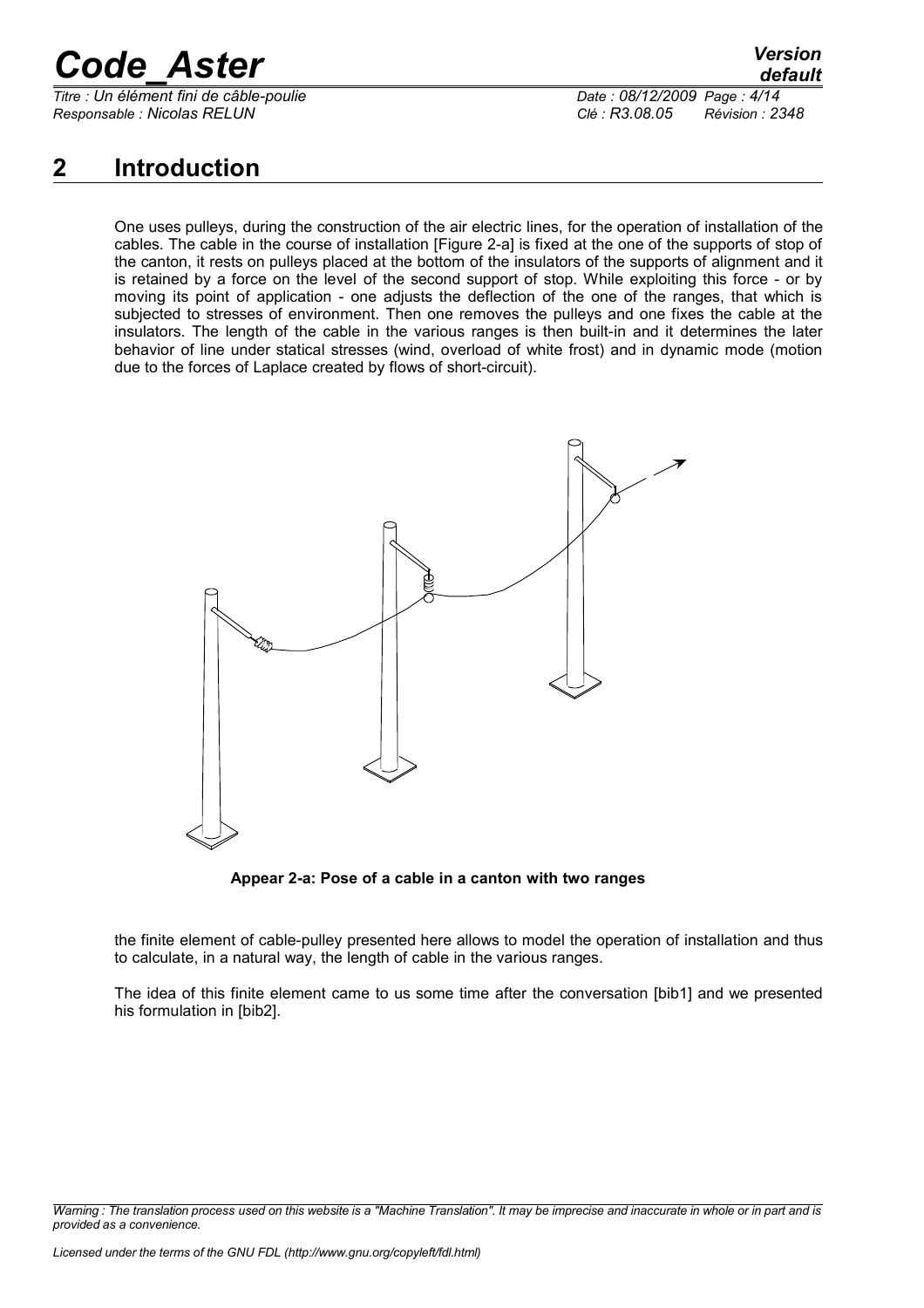*Responsable : Nicolas RELUN Clé : R3.08.05 Révision : 2348*

*Titre : Un élément fini de câble-poulie Date : 08/12/2009 Page : 5/14*

### <span id="page-4-0"></span>**3 Assumptions and definition of a finite element of cable pulley**



#### **Appears 3-a: Length of cable passing by a pulley - reality**

Let us take a length of cable  $\;N_{\,1}N_{\,2}\;$  passing by the pulley  $\;N_{\,3}\;$  [Figure 3-a]. This pulley is not inevitably fixed and can, for example and as it is the case in the example of [§8], being assembled at the end of a cable.



**Appear 3-b: Length of cable passing by a pulley - modelled**

the pulley is supposed to be specific [Figure 3-b]. One makes moreover following assumptions:

The equilibrium position of  $N^3$  is not known, but it is necessarily on the section  $N^1$   $N^2$ deformed from its initial position.

In modelization of the lines, horizontal motions are of low amplitude and this assumption is generally not restrictive;

The two bits  $\ N_{3}$   $\ N_{1}$  and  $\ N_{3}$   $\ N_{2}$  are always rectilinear, like cable elements of the 1st order.

*Warning : The translation process used on this website is a "Machine Translation". It may be imprecise and inaccurate in whole or in part and is provided as a convenience.*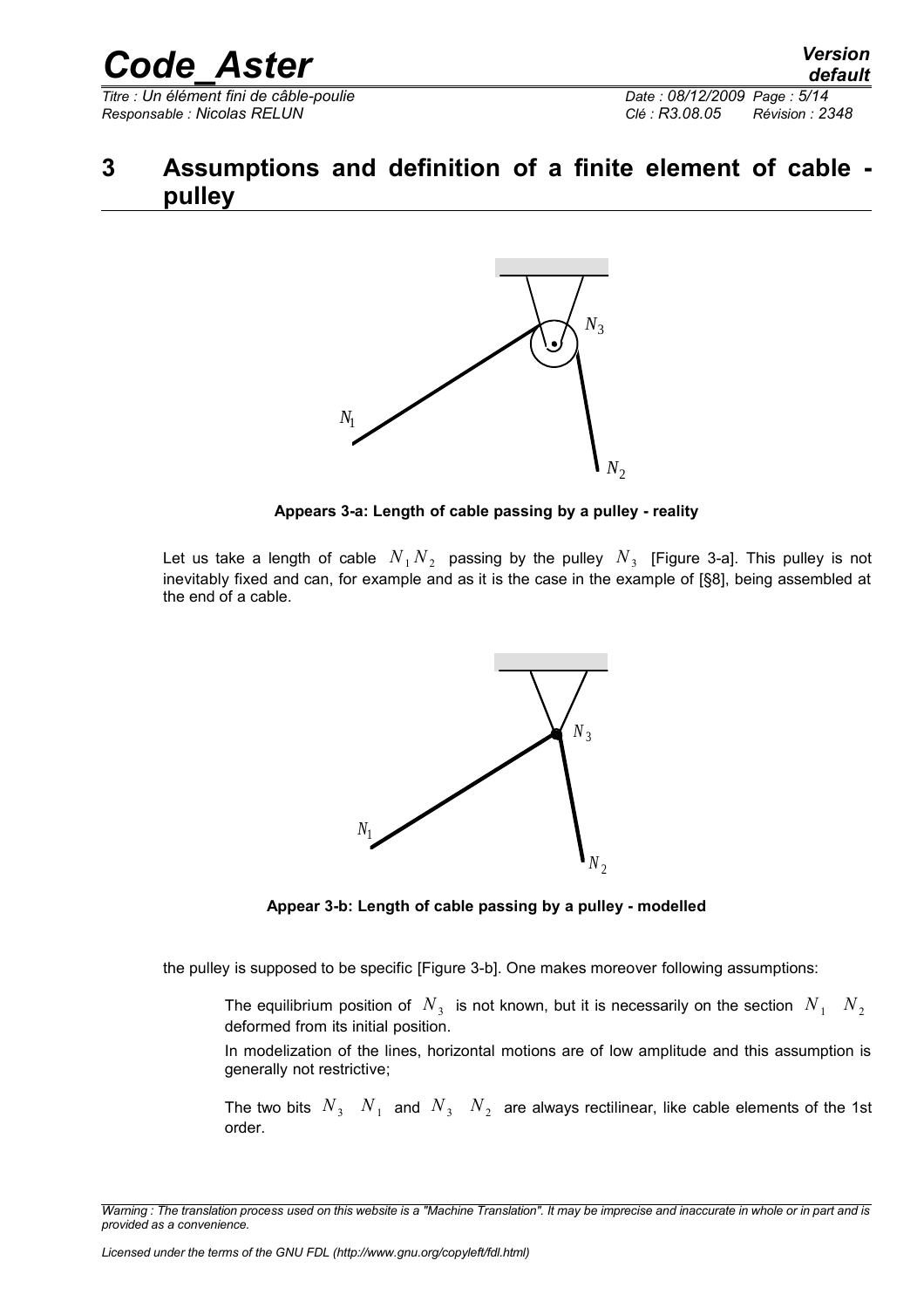reade Aster<sup> Version</sup>

*Titre : Un élément fini de câble-poulie Date : 08/12/2009 Page : 6/14 Responsable : Nicolas RELUN Clé : R3.08.05 Révision : 2348*

*default*

It rises from this assumption that:

$$
l_1 = x_1 + u_1 - x_3 - u_3
$$
  
\n
$$
l_2 = x_2 + u_2 - x_3 - u_3
$$
  
\n
$$
l_1 = \sqrt{\mathbf{l}_1^T \mathbf{l}_1}
$$
  
\n
$$
l_2 = \sqrt{\mathbf{l}_2^T \mathbf{l}_2}
$$
  
\n
$$
\text{Eq the 3-2}
$$

overall length of the two bits is:

in the current location, where the temperature is  $T$  :

$$
l = l_1 + l_2 ;
$$

• in the initial position, indicated by the index  $i$  , where the tension is  $N_i$  and the temperature  $T_i$ :

$$
l_i = (l_1)_i + (l_2)_i ;
$$

• in a not forced position, indicated by index 0, where the temperature is  $|T_{\bar{0}}|$  :

$$
l_0 = (l_1)_0 + (l_2)_0.
$$

The pulley is without friction and thus the tension is the same one in the two bits.

It rises from this assumption that the strain  $\epsilon$  is also the same one and one takes for value of this one the measurement of the relative lengthening of the section compared to the initial state:

$$
\varepsilon = \frac{l - l_i}{l_0} \qquad \qquad \text{Eq 3-3}
$$

 $\epsilon$  must remain small, so that the section  $\Lambda$  is regarded as constant.

It will be noted that, in the frame of the finite element method, the linear loads do not prevent the tension from being constant of  $N_1$  with  $N_2$  . These forces are indeed concentrated with the nodes  $\,N_{\,1}\,$  and  $\,N_{\,2}\,$  on **the axis** of the pulley  $\,N_{\,3}\,$  .

The behavior model is elastic:

$$
N = EA \left| e - \alpha \left( T - T_i \right) \right| + N_i
$$

One calls finite element of cable-pulley, a length of satisfactory  $N_1$   $N_2$   $N_3$  cable to the preceding assumptions.

*Warning : The translation process used on this website is a "Machine Translation". It may be imprecise and inaccurate in whole or in part and is provided as a convenience.*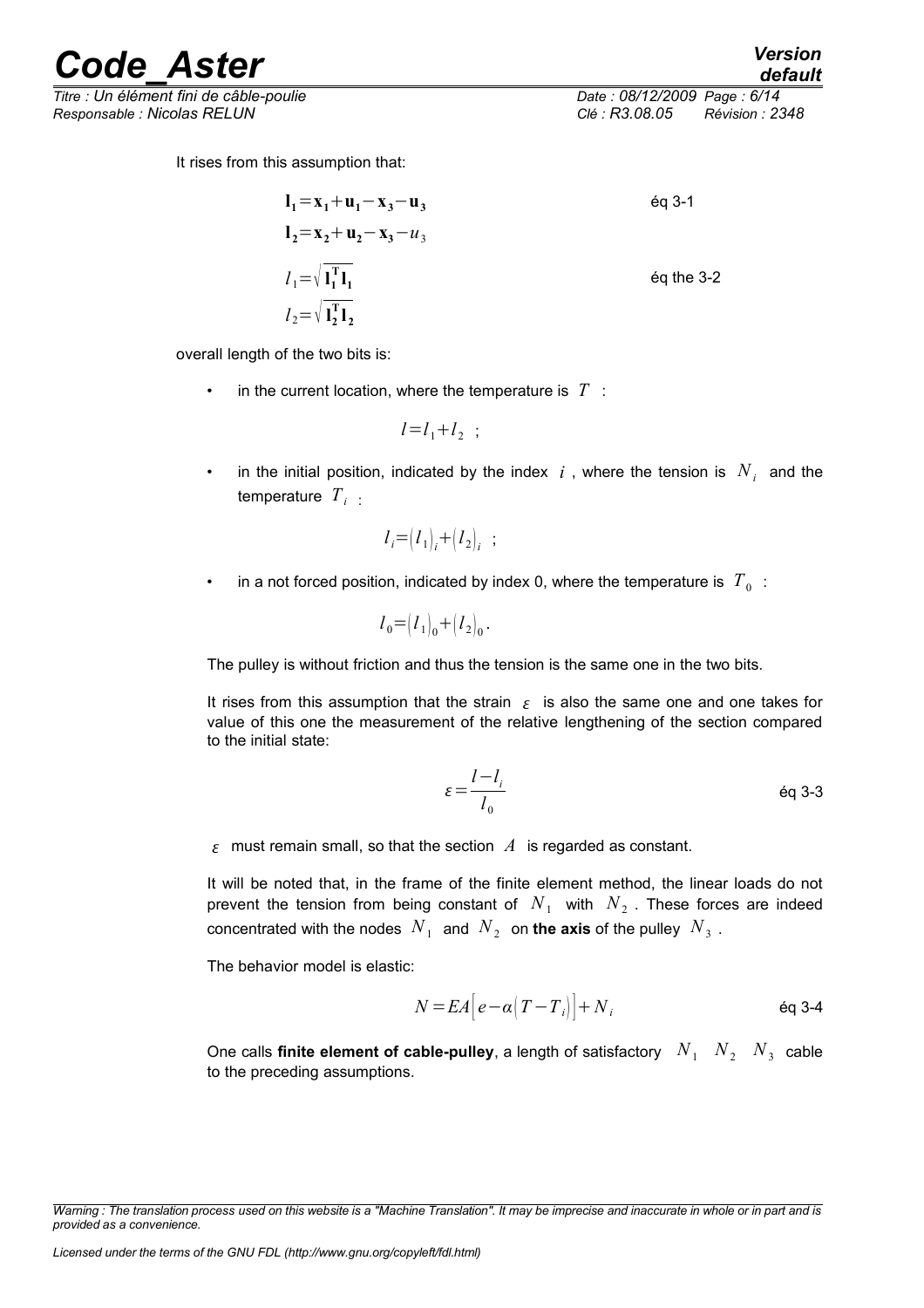*Titre : Un élément fini de câble-poulie Date : 08/12/2009 Page : 7/14 Responsable : Nicolas RELUN Clé : R3.08.05 Révision : 2348*

### **4 Internal forces of a finite element of cable-pulley**

<span id="page-6-0"></span>Let us point out the following definition: one calls internal forces of a structure finite element the forces which it is necessary to exert in its nodes to maintain it in its current deformed configuration.

In the case of a finite element of cable-pulley, the internal forces result immediately from the static. One has indeed [Figure 4-a]:

> $\mathbf{F}_1 = \frac{N}{l}$ *l* 1 **l** <sup>1</sup> éq 4-1  $\mathbf{F}_{2} = \frac{N}{l}$ *l* 2 **l** 2

and, to ensure the equilibrium:

$$
\mathbf{F}_3 = -(\mathbf{F}_1 + \mathbf{F}_2).
$$

 $\mathbf{F}_1$  and  $\mathbf{F}_2$  having even modulus,  $\mathbf{F}_3$  is directed according to the bisectrix of the angle  $(N_1 N_3 N_2)$ .



**Appear 4-a: Internal forces of an element of cable-pulley**

**F**3 is applied to **the axis** of the pulley.

The system of forces **F** interns of the element is thus:

$$
\mathbf{F} = \begin{pmatrix} \mathbf{F}_1 \\ \mathbf{F}_2 \\ \mathbf{F}_3 \end{pmatrix} .
$$

*Licensed under the terms of the GNU FDL (http://www.gnu.org/copyleft/fdl.html)*

*Warning : The translation process used on this website is a "Machine Translation". It may be imprecise and inaccurate in whole or in part and is provided as a convenience.*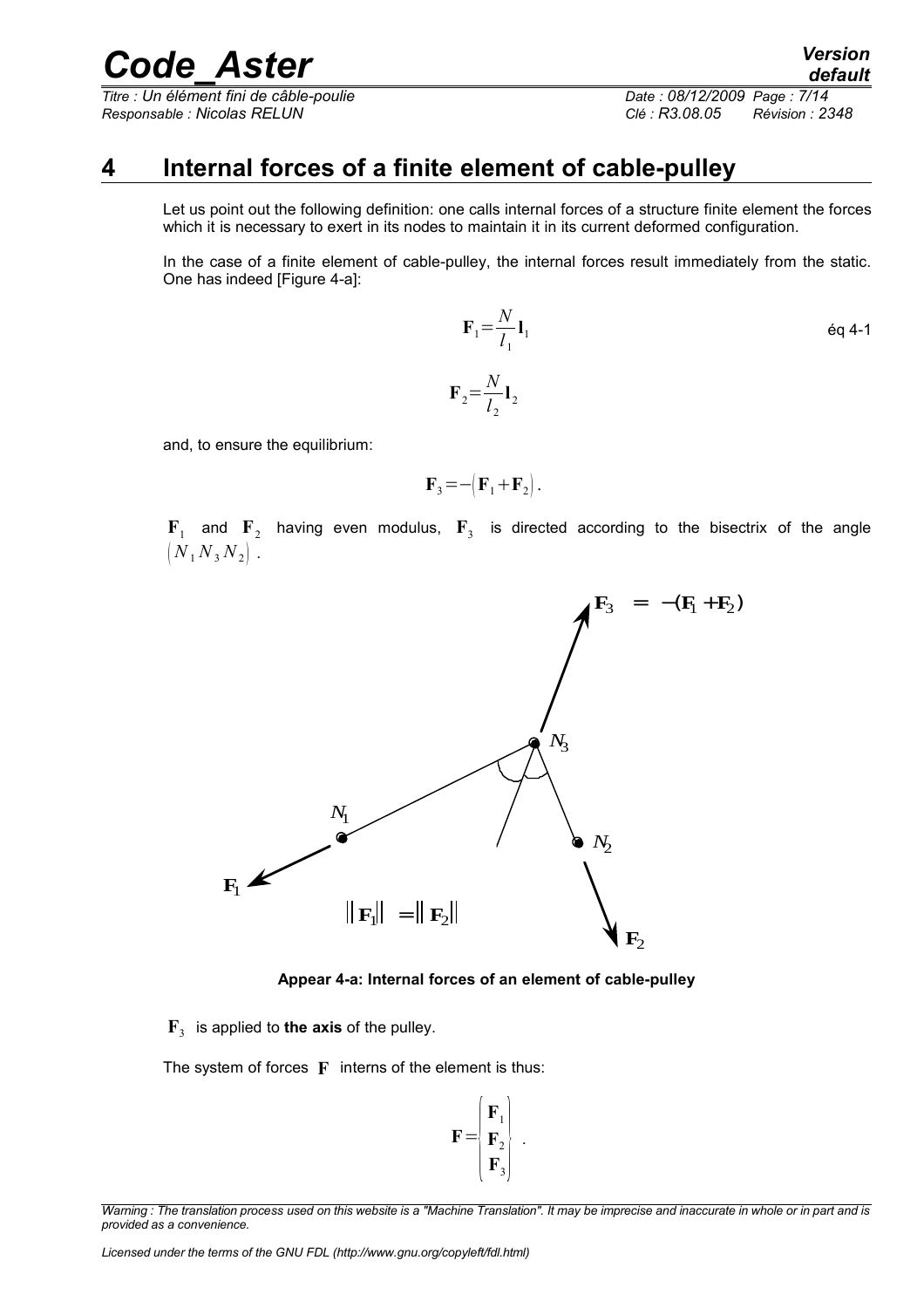*Titre : Un élément fini de câble-poulie Date : 08/12/2009 Page : 8/14 Responsable : Nicolas RELUN Clé : R3.08.05 Révision : 2348*

# *default*

### <span id="page-7-0"></span>**5 Stiffness matrix**

the stiffness matrix **K** of the element is derived from Fréchet of **F** in the direction of the displacement  $\delta$ **u** of the nodes:

$$
\delta F = K \, \delta u \; .
$$

**K** is calculated by the following classical formula, used intensively in [bib3], [bib4] and [bib5]:

$$
\delta \mathbf{F} = \lim_{\varepsilon \to 0} \frac{\delta}{\delta \varepsilon} \mathbf{F} \big( \mathbf{u} + \varepsilon \, \delta \, \mathbf{u} \big) \text{ .eq} \qquad \text{the 5-1}
$$

detail of computations is given in [§An1] and the final statement of *K* is the following one:

$$
\mathbf{K} = \begin{bmatrix} \mathbf{K}_{11} + \frac{N}{l_1} \mathbf{I}_3 & \mathbf{K}_{12} & -\mathbf{K}_{11} - \mathbf{K}_{12} - \frac{N}{l_1} \mathbf{I}_3 \\ \mathbf{K}_{12}^T & \mathbf{K}_{22} + \frac{N}{l_2} \mathbf{I}_3 & -\mathbf{K}_{22} - \mathbf{K}_{12}^T - \frac{N}{l_2} \mathbf{I}_3 \\ -\mathbf{K}_{11} - \mathbf{K}_{12}^T - \frac{N}{l_1} \mathbf{I}_3 & -\mathbf{K}_{22} - \mathbf{K}_{12} - \frac{N}{l_2} \mathbf{I}_3 & \mathbf{K}_{11} + \mathbf{K}_{22} + \mathbf{K}_{12} + \mathbf{K}_{12}^T + \left(\frac{1}{l_1} + \frac{1}{l_2}\right) N \mathbf{I}_3 \\ \end{bmatrix} \quad \text{eq 5-2}
$$

 $N$  is given by [éq 3-4] and [éq 3-3];

$$
\mathbf{K}_{11} = \left(\frac{EA}{l_0} - \frac{N}{l_1}\right) \frac{1}{l_1^2} \mathbf{1}_1 \mathbf{1}_1^T;
$$
\n
$$
\mathbf{K}_{12} = \frac{EA}{l_0 l_1 l_2} \mathbf{1}_1 \mathbf{1}_2^T;
$$
\n
$$
\mathbf{K}_{22} = \left(\frac{EA}{l_0} - \frac{N}{l_2}\right) \frac{1}{l_2^2} \mathbf{1}_2 \mathbf{1}_2^T.
$$

**K** is **symmetric**, because of the symmetry of  $\mathbf{K}_{11}$  and  $\mathbf{K}_{22}$  total symmetry per blocks.

But  $\mathbf{K}$  depends on displacements from  $N_1$ ,  $N_2$ et  $N_3$  the intermediary on  $\mathbf{l}_1$ ,  $\mathbf{l}_2$ et  $N$  : the finite element of cable-pulley is thus a nonlinear **element**.

*Licensed under the terms of the GNU FDL (http://www.gnu.org/copyleft/fdl.html)*

*Warning : The translation process used on this website is a "Machine Translation". It may be imprecise and inaccurate in whole or in part and is provided as a convenience.*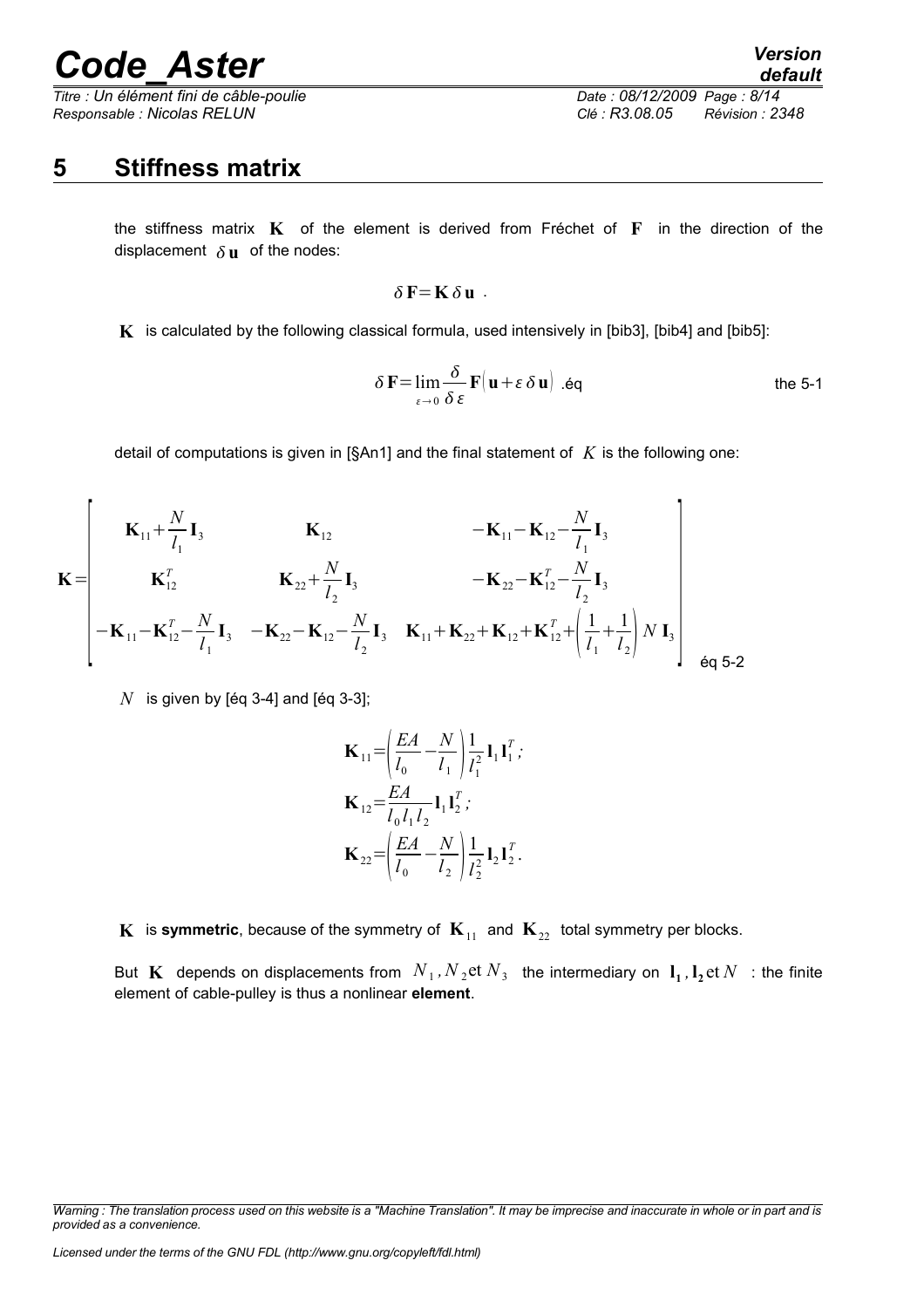*Titre : Un élément fini de câble-poulie Date : 08/12/2009 Page : 9/14 Responsable : Nicolas RELUN Clé : R3.08.05 Révision : 2348*

### **6 Mass matrix**

<span id="page-8-1"></span>This matrix intervenes obviously only in the dynamic problems. The cable element - pulley is not used in *the Code\_Aster* that for the quasi-static problems of installation of cables [§7].

#### **Note:**

*One presents nevertheless in [bib2] the example of a dynamic problem comprising a cable-pulley.*

*The mass matrix of the element*  $N_1$   $N_2$   $N_3$  is obtained by assembling the "coherent" mass *matrixes of the cable elements with two nodes*  $\;N_{3}\;$  $\;N_{1}\;$  *and*  $\;N_{3}\;$  $\;N_{2}\;$  *[bib6] and by adding the point mass of the pulley.*

*It should be noted that, during a dynamic analysis, this mass matrix must be updated because the lengths*  $l_1$  and  $l_2$  vary.

## <span id="page-8-0"></span>**7 Introduction of the element of cable-pulley into** *the Code\_Aster*

the element of cable-pulley is supported by a mesh SEG3.

In the command AFFE\_MODELE, under factor key word  $the$  AFFE, one must define the arguments of the key words as follows:

| key word | GROUP MA    | PHENOMENE     | MODELISATION   |  |
|----------|-------------|---------------|----------------|--|
| argument | "           | mesh group of | "CABLE POULIE" |  |
|          | MECHANICAL" | cable-pulley  |                |  |

the constitutive material must be elastic.

In the command AFFE\_CARA\_ELEM , the cable-pulleys are treated like cables.

As the element of cable-pulley is nonlinear [§5] and that, for time, it is used only in static [§6], it is accessible only by the operator STAT NON LINE. Under factor key word the COMP ELAS, the arguments of the key words are the following:

| key word | GROUP MA                      | RELATION | DEFORMATION |
|----------|-------------------------------|----------|-------------|
| argument | mesh group<br>of cable-pulley | "ELAS"   | "GROT GDEP" |

Lastly, the force of gravity acting on the nodes  $\,N_{\,1}\text{et}\,N_{\,2}\,$  of an element of cable-pulley [fig 3 - B] is following because it depends on the length of the bits  $\;N_{\,3}\,N_{\,1}\,$ et  $N_{\,3}\,N_{\,2}\,$  . For a structure comprising at least an element of cable-pulley, one must specify this load (following) in STAT NON LINE under the key word factor EXCIT.

One finds an example of application in test SSNL100A [V6.02.100].

*Warning : The translation process used on this website is a "Machine Translation". It may be imprecise and inaccurate in whole or in part and is provided as a convenience.*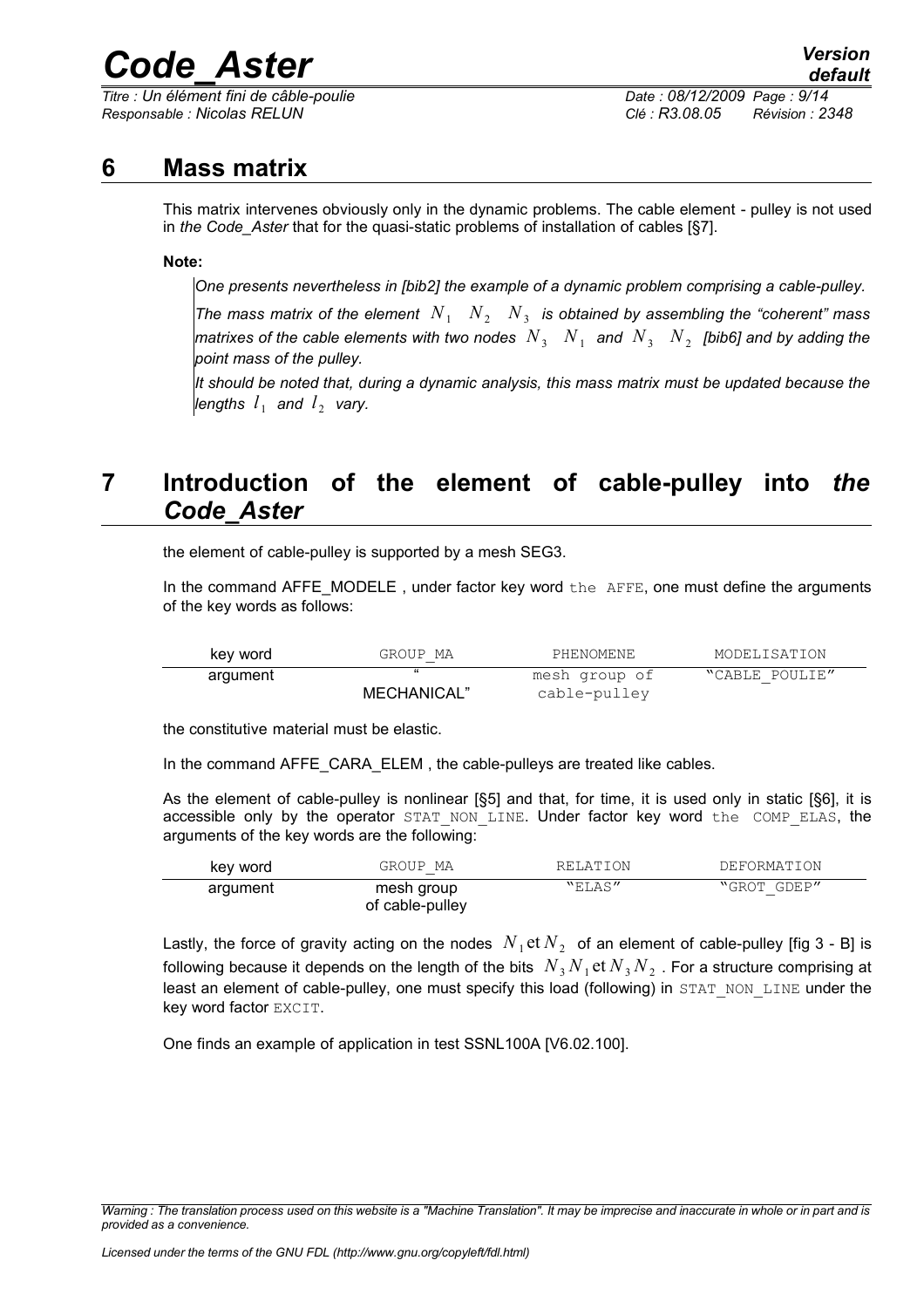*Titre : Un élément fini de câble-poulie Date : 08/12/2009 Page : 10/14 Responsable : Nicolas RELUN Clé : R3.08.05 Révision : 2348*

### **8 Example of application**

<span id="page-9-0"></span>This example is that of the installation of a cable with two ranges and imposed tension of adjustment.

On [Figure 7-a],  $\,O\,$  is the anchorage of the cable on the support of stop of left.  $\,P_{\,1}\,$  is a first pulley placed at the bottom of the lifting chain  $\overline{P}_1 C$  , fixed in  $\overline{C}$  at the support of alignment.  $\overline{P}_2$  is one second pulley placed on the support of stop of right.  $|O|$ ,  $|P|_1$  and  $|P|_2$  are, to simplify, located on horizontal.



**Appear 7-a: Balance of a cable with two ranges, subjected to a tension of adjustment given.**   $OP_1 = P_1 P_2 = 100 \text{ m}$ ;  $w = 30 \text{ N/m}$ ;  $E' A = 5 \times 10^7 \text{ N}$ ;  $N_p = 5000 \text{ N}$ 

In initial position, the cable at rest, supposed in weightlessness, is right: line in feature of axis of [Figure 7-a]. For the modelization in finite elements, this line is cut out in:

ten cable elements with two nodes enters  $\, O\,$  and  $\, Q_{1} \,$  ; an element of cable-pulley  $|Q_1 \rangle \langle R_1 \rangle \langle P_1 \rangle$  ; nine cable elements enters  $\ R_{1}^{{}}\ \ \textsf{and}\ \ Q_{2}^{{}}\,$  ; an element of cable-pulley  $|Q_2 \rangle/R_2$   $|P_2 \rangle$ .

One simultaneously subjects the cable to gravity and the tension of adjustment  $N_{p}$  exerted in  $R_{2}$  . The equilibrium position (line in feature full with [Figure 7-a]) is reached in 11 iterations by the operator STAT\_NON\_LINE of *Code\_Aster*. The deflections are of 7.955*m* and 7.867*m* , respectively in the range of left and that of right.

For an inextensible **cable** of a range of 100*m* , weight linear 30 *N* /*m* and subjected to a tension in the end of  $5000 N$ , the theoretical deflection is of  $7.941 m$  [§An2].

While exploiting the tension of adjustment, one can adjust one of the two deflections to a value built-in advance.

*Warning : The translation process used on this website is a "Machine Translation". It may be imprecise and inaccurate in whole or in part and is provided as a convenience.*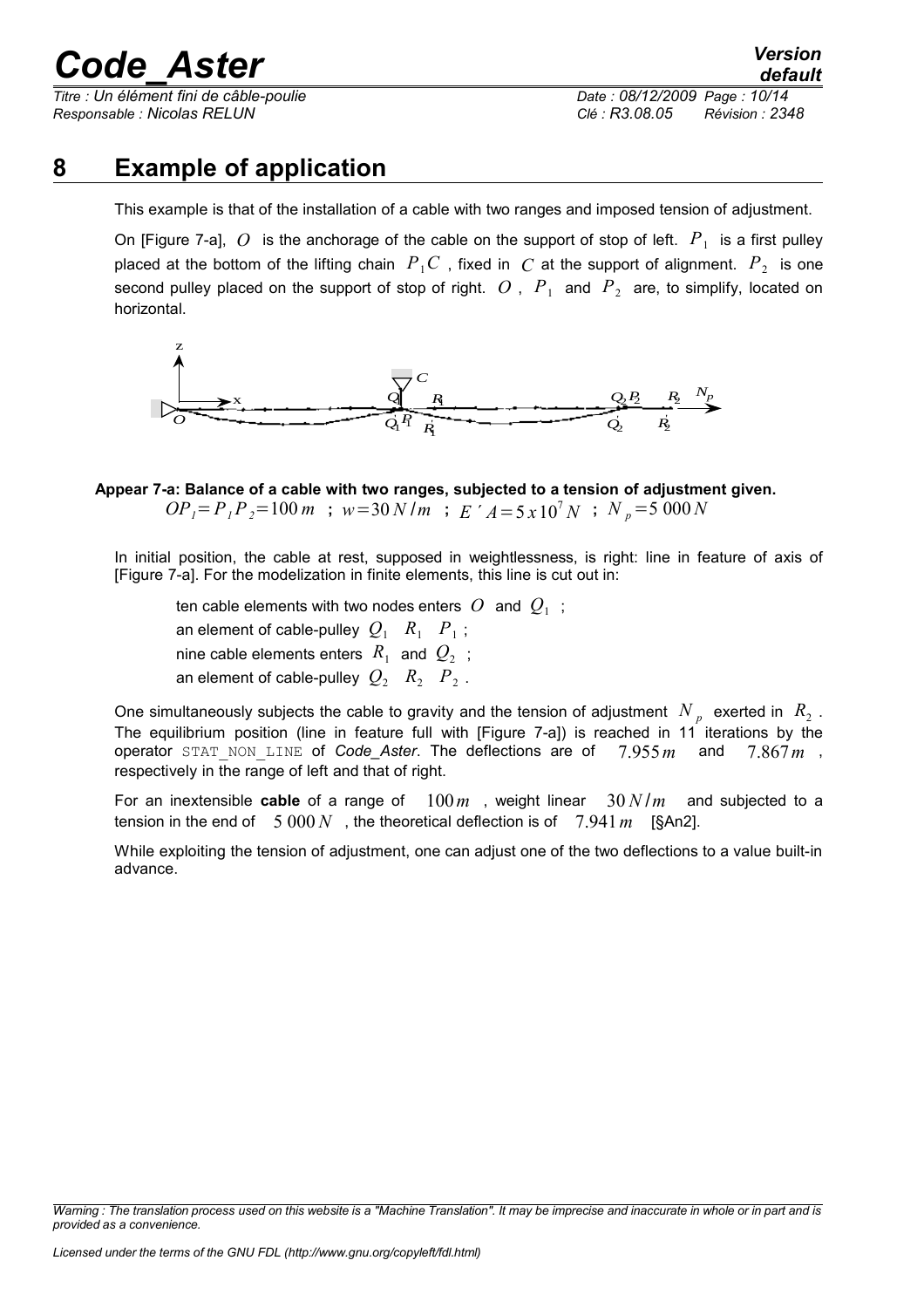*Titre : Un élément fini de câble-poulie Date : 08/12/2009 Page : 11/14 Responsable : Nicolas RELUN Clé : R3.08.05 Révision : 2348*

### **9 Conclusion**

<span id="page-10-2"></span>the finite element of cable-pulley presented in this note, of a very simple mechanical formulation, has performances comparable to those of an ordinary cable element. It is very convenient and even essential for a realistic modelization of the air electric lines. It should find other applications, in particular in Robotics.

## **10 Bibliography**

- <span id="page-10-1"></span>1) J.L. LILIEN : Private communication.
- 2) Mr. AUFAURE : A finite element of cable passing through has pulley. Computers & Structures 46,807-812 (1993).
- 3) J.C. SIMO, L. CONSIDERING-QUOC : A three-dimensional finite-strain rod model. Leaves II: computational aspects. *Comput. Meth. appl. Mech. Engng* 58,79-116 (1986).
- 4) A. Cardona, Mr. GERADIN : A beam finite element nonlinear theory with finite rotations. *Int. J. Numer. Meth. Engng.* 26,2403-2438 (1988).
- 5) A. CARDONA : Year integrated approach to mechanism analysis. Thesis, University of Liege, Belgium (1989).
- 6) Mr. AUFAURE : Modelization of the cables in *the Code\_Aster*, in the course of drafting.
- 7) H. MAX IRVINE : Cable Structures. MIT Close (1981).

### **11 Description of the versions of the document**

<span id="page-10-0"></span>

| Version<br><b>Aster</b> | Author (S)<br><b>Organization (S)</b>          | <b>Description of modifications</b>                  |
|-------------------------|------------------------------------------------|------------------------------------------------------|
| l 3                     | AUFAURE   initial Text<br>Mr.<br>(EDF/IMA/MMN) |                                                      |
| 10.1                    | R&D/AMA)<br>Modification                       | J.M.PROIX (EDF- of GREEN in GROT GDEP Computation of |

*Warning : The translation process used on this website is a "Machine Translation". It may be imprecise and inaccurate in whole or in part and is provided as a convenience.*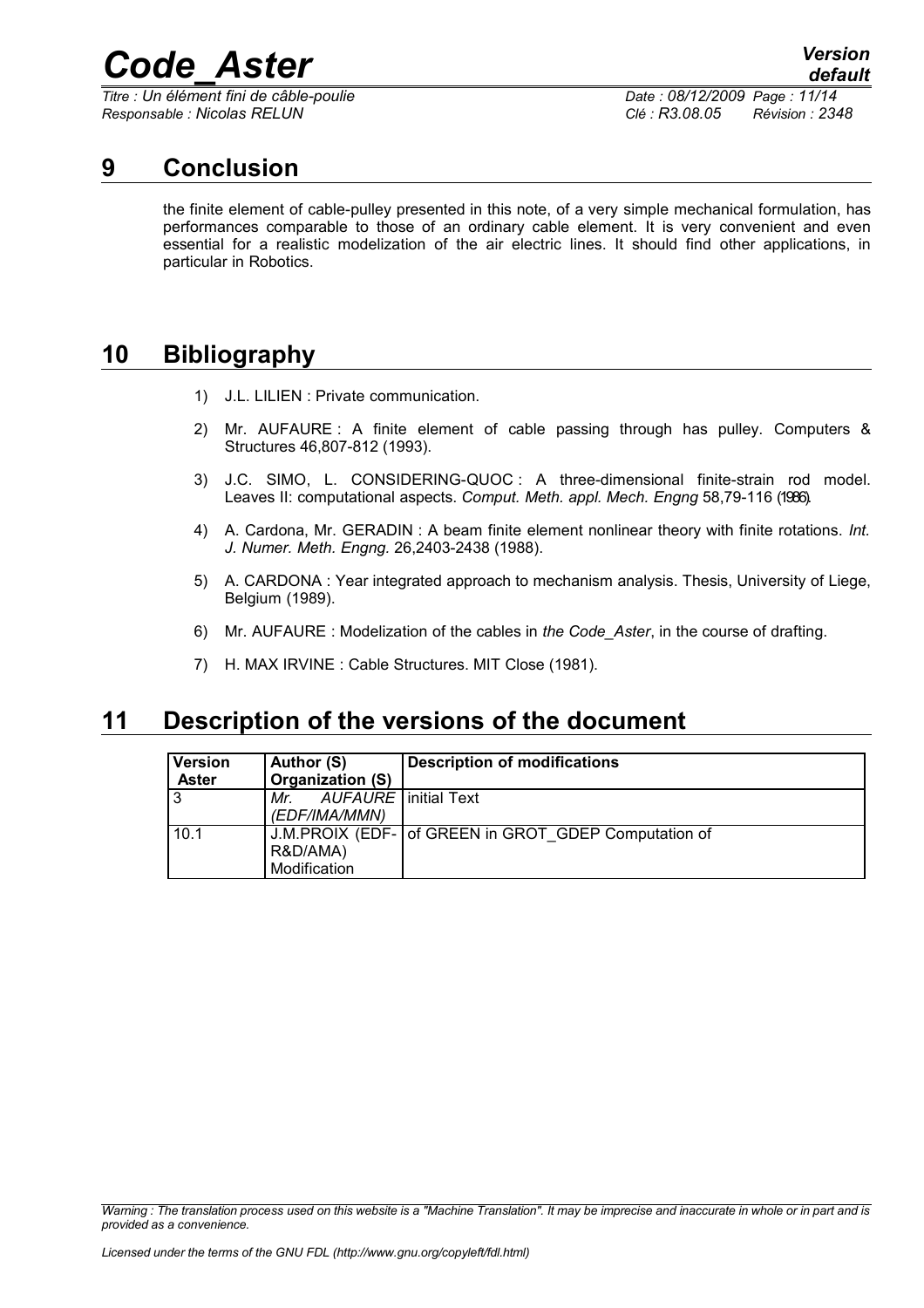*Titre : Un élément fini de câble-poulie Date : 08/12/2009 Page : 12/14 Responsable : Nicolas RELUN Clé : R3.08.05 Révision : 2348*

*default*

## **Annexe 1the stiffness matrix One shows**

<span id="page-11-0"></span>here how applies the formula [éq 5-1] to the computation of the first three lines of the matrix [éq 5-2  $K$  ], those which are relating to the force. The other  $|\mathbf{F}_1|$  lines are obtained either by permutation of the indices, or by summation of two preceding lines. The first

lines are thus obtained by calculating derivative: éq An1-

$$
\lim_{e \to 0} \frac{d}{de} F_1(u + ed \, u) \tag{1 and by putting}
$$

in factor the vector. According to  $\delta u$ 

the relations [éq 4-1], [éq 3-4] and [éq 3-3], one a: with, according to

$$
\mathbf{F}_1(\mathbf{u}+\varepsilon \, \delta \mathbf{u}) = \left( EA \left[ \frac{l_1(\mathbf{u}+\varepsilon \, d\mathbf{u}) + l_2(\mathbf{u}+\varepsilon \, \delta \mathbf{u}) - l_i}{l_0} - \alpha \left( T - T_i \right) \right] + N_i \right) \frac{l_1(\mathbf{u}+\varepsilon \, \delta \mathbf{u})}{l_1(\mathbf{u}+\varepsilon \, \delta \mathbf{u})}
$$

[éq 3-1]: and, according to

**l**<sub>1</sub> $(\mathbf{u} + \varepsilon \delta \mathbf{u}) = \mathbf{x}_1 + \mathbf{u}_1 + \varepsilon \delta \mathbf{u}_1 - \mathbf{x}_3 - \mathbf{u}_3 - \varepsilon \delta \mathbf{u}_3$ 

[éq 3-2]: Consequently

$$
l_1(\mathbf{u}+\varepsilon \delta \mathbf{u}) = \sqrt{\mathbf{I}_1^T(\mathbf{u}+\varepsilon \delta \mathbf{u})\mathbf{I}_1(\mathbf{u}+\varepsilon \delta \mathbf{u})}.
$$

: and by permutation

$$
\lim_{\varepsilon \to 0} \frac{d}{d \varepsilon} \mathbf{1}_1(\mathbf{u} + \varepsilon \delta \mathbf{u}) = \delta \mathbf{u}_1 - \delta \mathbf{u}_3
$$
  

$$
\lim_{\varepsilon \to 0} \frac{d}{d \varepsilon} \mathbf{1}_1(\mathbf{u} + \varepsilon \delta \mathbf{u}) = \frac{1}{l_1(\mathbf{u})} \mathbf{1}_1^T(\mathbf{u}) (\delta \mathbf{u}_1 - \delta \mathbf{u}_3)
$$

of indices 1 and 2: Finally

$$
\lim_{\varepsilon \to 0} \frac{d}{d \varepsilon} \mathbf{l}_2(\mathbf{u} + \varepsilon \delta \mathbf{u}) = \frac{1}{l_2(\mathbf{u})} \mathbf{l}_2^T(\mathbf{u}) \Big( \delta \mathbf{u}_2 - \delta \mathbf{u}_3 \Big)
$$

: While carrying

$$
\lim_{\varepsilon \to 0} \frac{d}{d \varepsilon} \mathbf{1}_1(\mathbf{u} + \varepsilon \delta \mathbf{u}) = \frac{1}{l_1^3(\mathbf{u})} \mathbf{1}_1^T(\mathbf{u}) (\delta \mathbf{u}_1 - \delta \mathbf{u}_3)
$$

the preceding statements in [éq An1-1] and by putting in factor the vector, one easily  $\delta$ **u** obtains the first three lines of. Appear **K** of

*Licensed under the terms of the GNU FDL (http://www.gnu.org/copyleft/fdl.html)*

*Warning : The translation process used on this website is a "Machine Translation". It may be imprecise and inaccurate in whole or in part and is provided as a convenience.*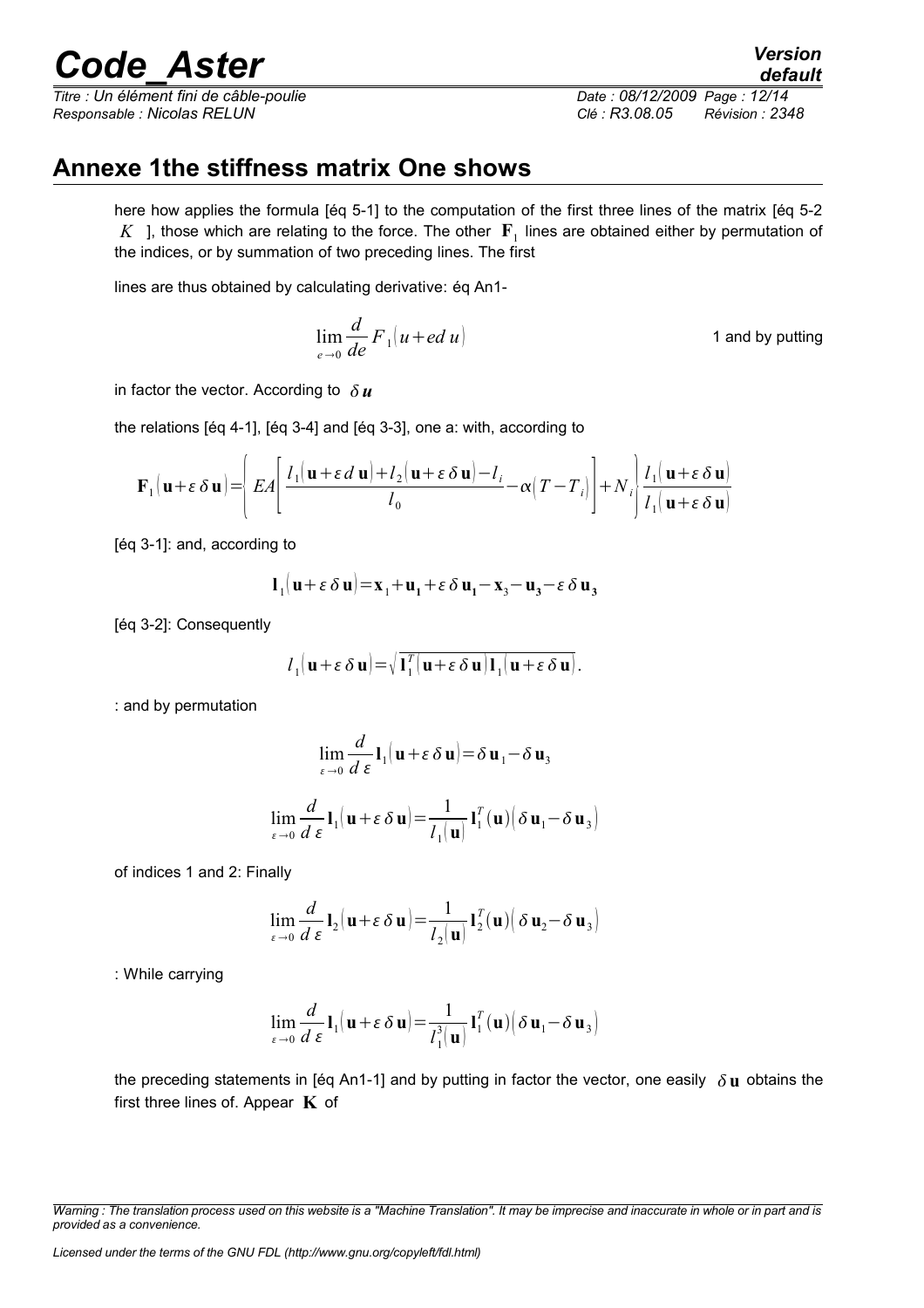*Titre : Un élément fini de câble-poulie Date : 08/12/2009 Page : 13/14 Responsable : Nicolas RELUN Clé : R3.08.05 Révision : 2348*

## **Annexe 2equilibrium of an inextensible cable weighing subjected to a tension given in the end Take**

<span id="page-12-0"></span>a cable [An2-a Figure] whose end is fixed at the point and whose *O* other end is subjected *P* to the tension. and are  $N_p$   $\hat{O}$  on  $P$  same horizontal and distant ones of. The linear *s* weight is.  $w$  The deflection is sought. Appear *S* Year



**2-a: Heavy cable balances some One finds**

in [bib7], p 6, the following well-known formulas: appear of

equilibrium of the cable: éq An2-

$$
z(x) = \frac{H}{w} \left[ \cosh \frac{w}{H} \left( \frac{s}{2} - x \right) - \cosh \frac{ws}{2H} \right];
$$
 1 tension

: éq An2-

$$
N(x) = H \cosh \frac{w}{H} \left( \frac{s}{2} - x \right).
$$
 2 is the horizontal

*H* , constant tension along the cable since the external force distributed - the weight - is vertical. is calculated

*H* by [éq An2-2] written in: is thus *P*

$$
\cosh \frac{ws}{2H} - \frac{2N_p}{ws} \frac{ws}{2H} = 0.
$$

*ws* 2H root of the transcendent equation: This equation

$$
\cosh X = \frac{2N_p}{ws} X.
$$

*Warning : The translation process used on this website is a "Machine Translation". It may be imprecise and inaccurate in whole or in part and is provided as a convenience.*